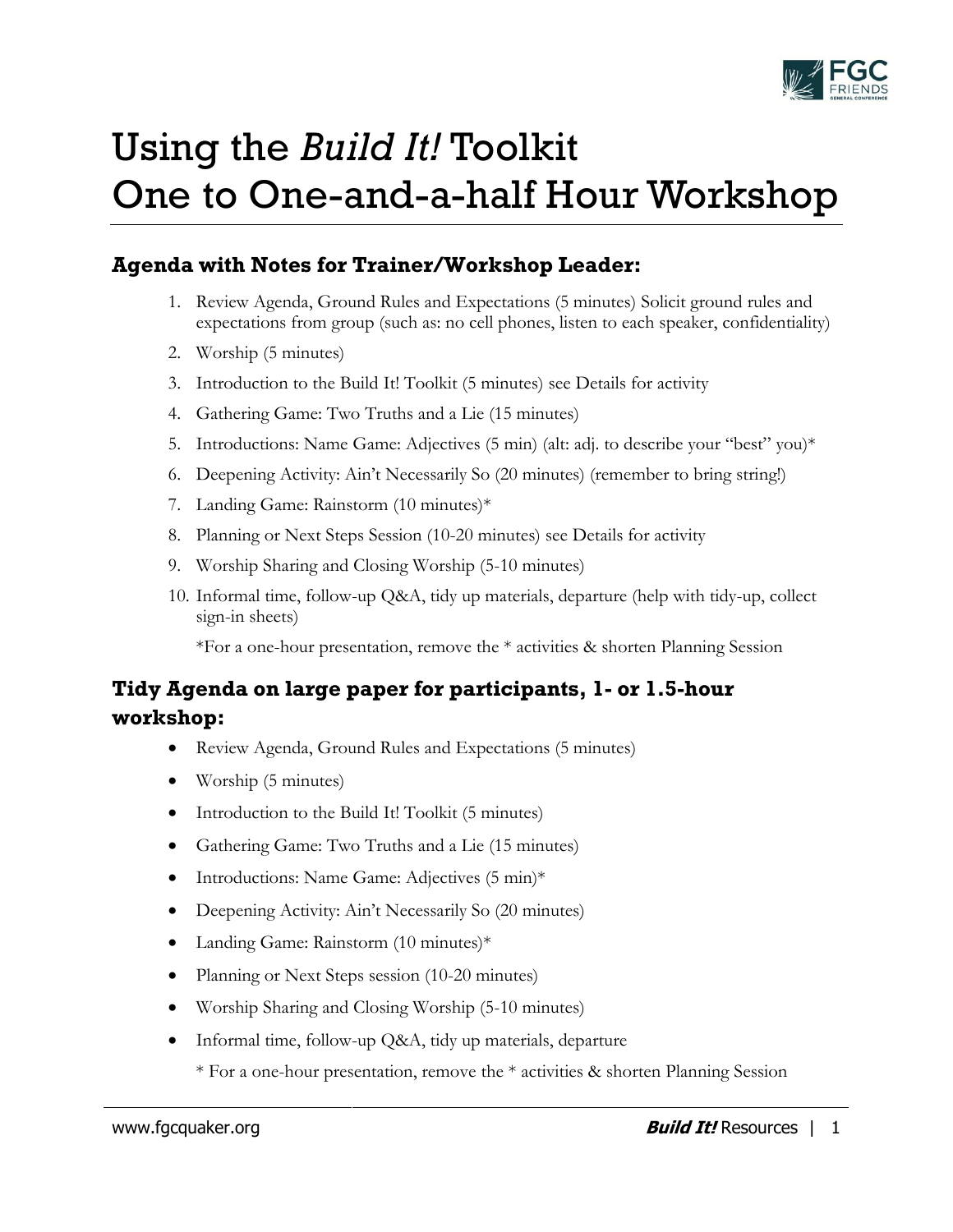

# **Details for activity: Introduction to the Build It! Toolkit (five minutes)**

#### *Why & What?*

The Youth Ministries Program of FGC has been working for five years on a concern lifted up by meetings that youth and young adults feel a sense of separation from our meetings. In response, FGCs Youth Ministries Program has gathered a compilation of best practices for building youth-included community, which is presented in the book Build It! A Toolkit for Nurturing Intergenerational Spiritual Community. This workshop will help your meeting learn to use this resource.

#### *Introduce Trainer*

Make sure to introduce yourself, including your name, meeting affiliation/s, current employment, and why you are presenting this workshop. If you feel that you need to tell a story of how you came to be leading this workshop, please take a few minutes to do so. This can set a very open and comfortable tone for the leader and the participants during the whole workshop.

#### *The Book Itself*

The Build It! Toolkit gives practical support to meetings wishing to enhance the involvement of youth and young adults in our meetings, using both spiritual exploration and fun. It includes six chapters and 38 activities. The chapters discuss various intergenerational issues and ways in which meetings can nurture intergenerational spiritual community. Each chapter addresses a different aspect of the challenges we may face and recommends specific small, medium and large activities and projects that a meeting could undertake to bridge generational divides.

The introduction and six chapters cover the topics: using the Build It! Toolkit, building intergenerational community, understanding the needs of multigenerational groups, going deeper as a community, the importance of play, growing together through intergenerational work camps (or work days), and nurturing the spiritual gifts of all F/friends. The book includes 12 "How-Tos" which address 12 commonly asked questions on specific aspects of community building, such as how to include younger F/friends on committees and how to stay in touch with F/friends after high school, and which provide clear, specific and helpful suggestions. The 38 activities and games are presented by type, with activities for going deeper; the skit "A Short History of Quakerism in 10 Easy Points" (it's funny and sweet!); and games for gathering people together, icebreakers, learning names, reflection, landing (or centering), and physically energizing the group (such as Wink and Freeze Tag). The publication is available in print and PDF versions through the FGC bookstore, [www.quakerbooks@fgcquaker.org.](http://www.quakerbooks@fgcquaker.org/)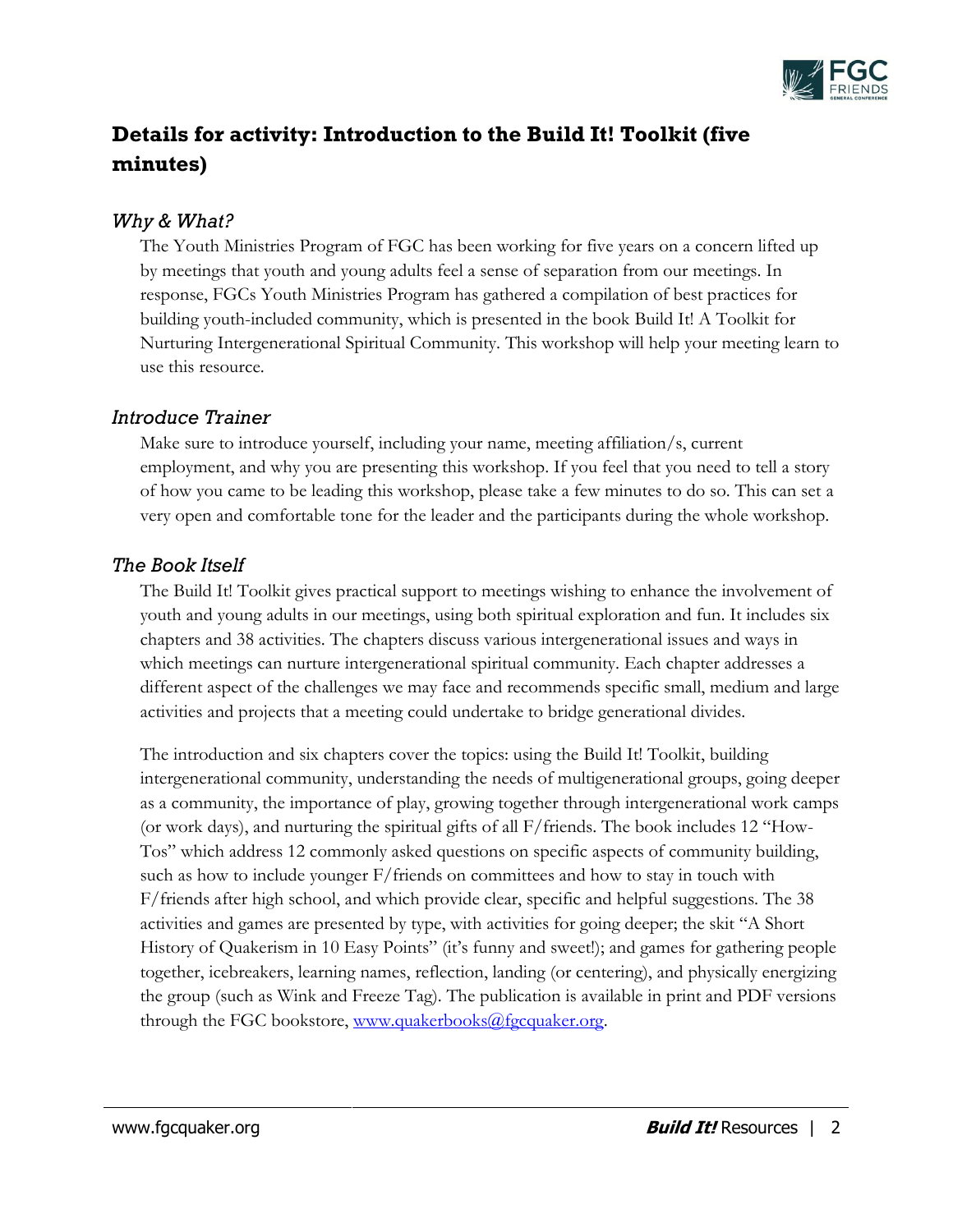

### *Last Step is First Step*

This workshop will include time to learn and practice some of the activities in the Build It! Toolkit as well as time to discern and discuss what actions your meeting community may want to take in moving forward with the information, perspectives, and spiritual sharing you experience during our time together. By using this last part of our time together to discuss what you would like to do in your meeting community, you are taking the first step to implementing what you learn and experience in our time together now to take the first step to using the Build It! Toolkit in your meeting community.

#### *Questions?*

At this point, do F/friends have questions?

# **Details for activity: Planning or Next Steps session (10-20 minutes)**

The purpose of this section of the workshop is to begin a larger discussion in the meeting community, to:

- **Discuss specific intergenerational themes** faced now by the community participating in this workshop. The workshop leader can identify issue/s in advance by reading recent newsletters, talking to relevant committees of the meeting, or raising the question at meeting for business.
- Plan how the participating meeting will use the *Build It!* Toolkit; if help is needed, select one or several of the "How-Tos" to discuss their application to this meeting. If this is chosen in the planning for this workshop, have the "How-Tos" printed to pass around and F/friends who feel led can read from the "How To" that landed with them.

This activity is followed by worship sharing to keep the decision process centered in the Spirit and to add time for reflection. This time is meant to build a sense of nurturing any decisions and to strengthen community members' commitment to any actions chosen.

Suggestions for next steps can be taken from the **Build It! Toolkit** itself. Here are a few to get started:

- Use one activity from the Build It! Toolkit at the opening or during monthly Meeting for Worship with Attention to Business, or at a monthly potluck.
- Plan a work day with workshop sharing before and after the work time.
- Use activities from the Build It! Toolkit at the meeting retreat or other special meeting events and socials.